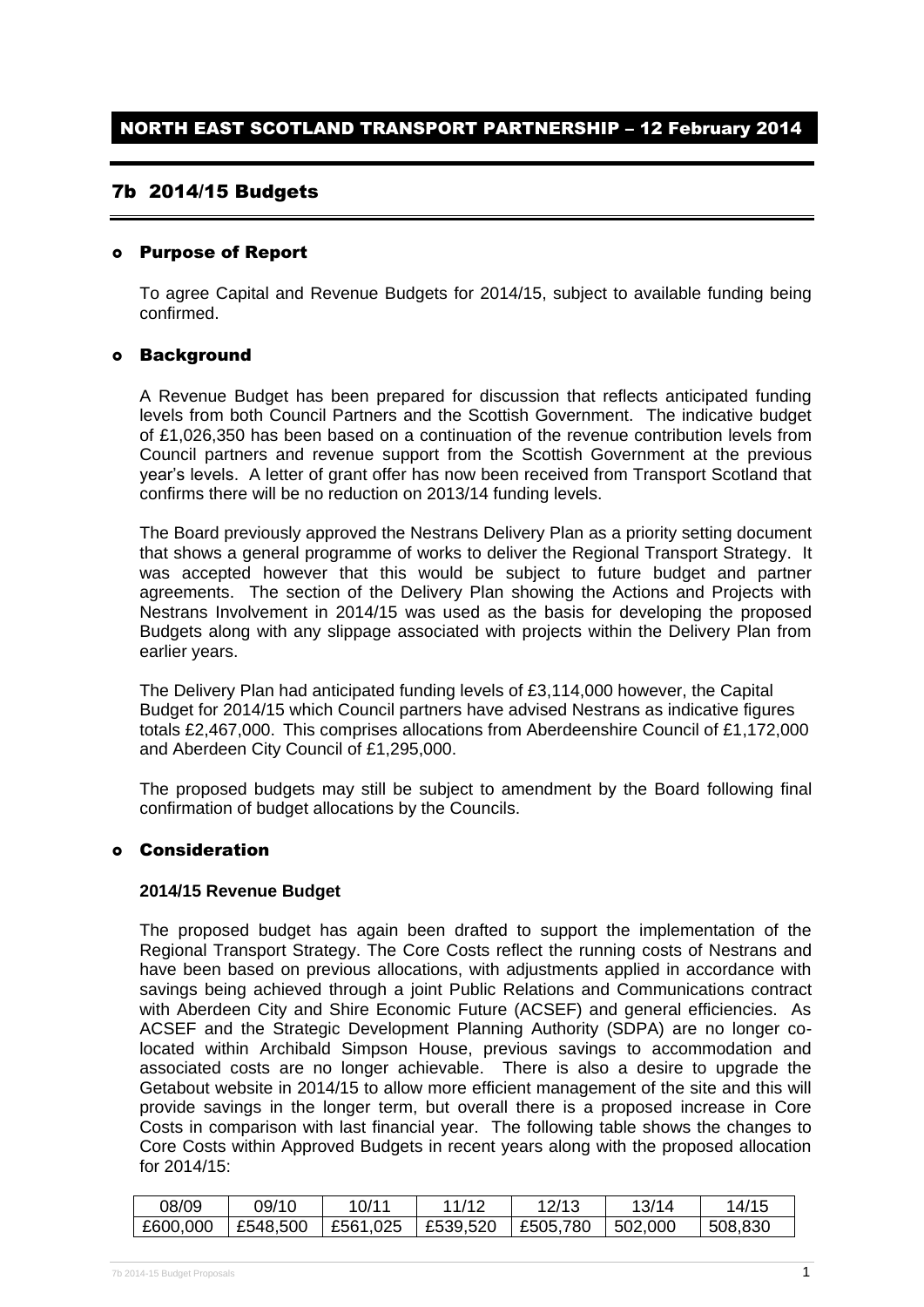The Non Core Costs are for the development of projects within the various Action Plans developed to support delivery of the Regional Transport Strategy and feasibility assessments to prepare Regional Transport Projects and Travel Planning.

The proposed budget is attached as Appendix 1 along with indicative proposals for the detailed expenditure within each project heading in Appendix 2, but in summary it is:

Revenue Income of £1,026,350 amounting from:

| Government grants (offer made at 2013/14 funding level)       | £782,000   |
|---------------------------------------------------------------|------------|
| Local Authorities funding (assumed no reduction from 2013/14) | £244,350   |
| Giving total income of                                        | £1,026,350 |
| Expenditure on the Revenue Budget is proposed at:             |            |
| Core running costs of a Nestrans Board, team and support      | £508,830   |
| Rail Action Plan Projects                                     | £12,000    |
| <b>Freight Action Plan Projects</b>                           | £30,000    |
| Health & Transport Action Plan Projects                       | £37,500    |
| <b>Bus Action Plan Projects</b>                               | £33,020    |
| General projects outwith Action Plans                         | £30,000    |
| <b>Project Feasibility and Monitoring</b>                     | £240,000   |
| Contingency                                                   | £5,000     |
| <b>Travel Planning</b>                                        | £130,000   |
| Giving total non core costs of                                | £517,520   |

#### **2014/15 Capital Budget**

The Delivery Plan gave a starting point for the formation of the Capital Budget. As in previous years it is recognised however that the Delivery Plan is not an agreed spending Plan and will require revision throughout the period of its operation as more detailed investigations are undertaken and proposed projects are completed, abandoned or superseded by proposals or further opportunities that may arise. A number of the projects proposed for 2014/15 within the Delivery Plan therefore no longer require funding and projects from earlier years that have been delayed, for example through land acquisition problems, may now included.

A team of Nestrans officers and Council colleagues have put forward a series of further projects based upon the actions from the various Nestrans Action Plans and previously commissioned feasibility studies. Consideration was also given to the likelihood of projects being undertaken in time, other constraints limiting progress, legally committed projects, building upon previous year's expenditure and the fit to the aims of the Regional Transport Strategy.

The team also considered the extent to which projects would require ongoing revenue support, possible future year's capital expenditure contained within the Delivery Plan and to what extent projects were also being part funded by other bodies such as partner Councils and other external funders. The proposed budget aims to achieve a balance of expenditure across the objectives with the greatest chance of deliverability.

The proposed budget is contained in Appendix 3. The proposed expenditure has been grouped into projects matching the strands of the Regional Transport Strategy. Full details are shown in the Appendix, but in summary it is: